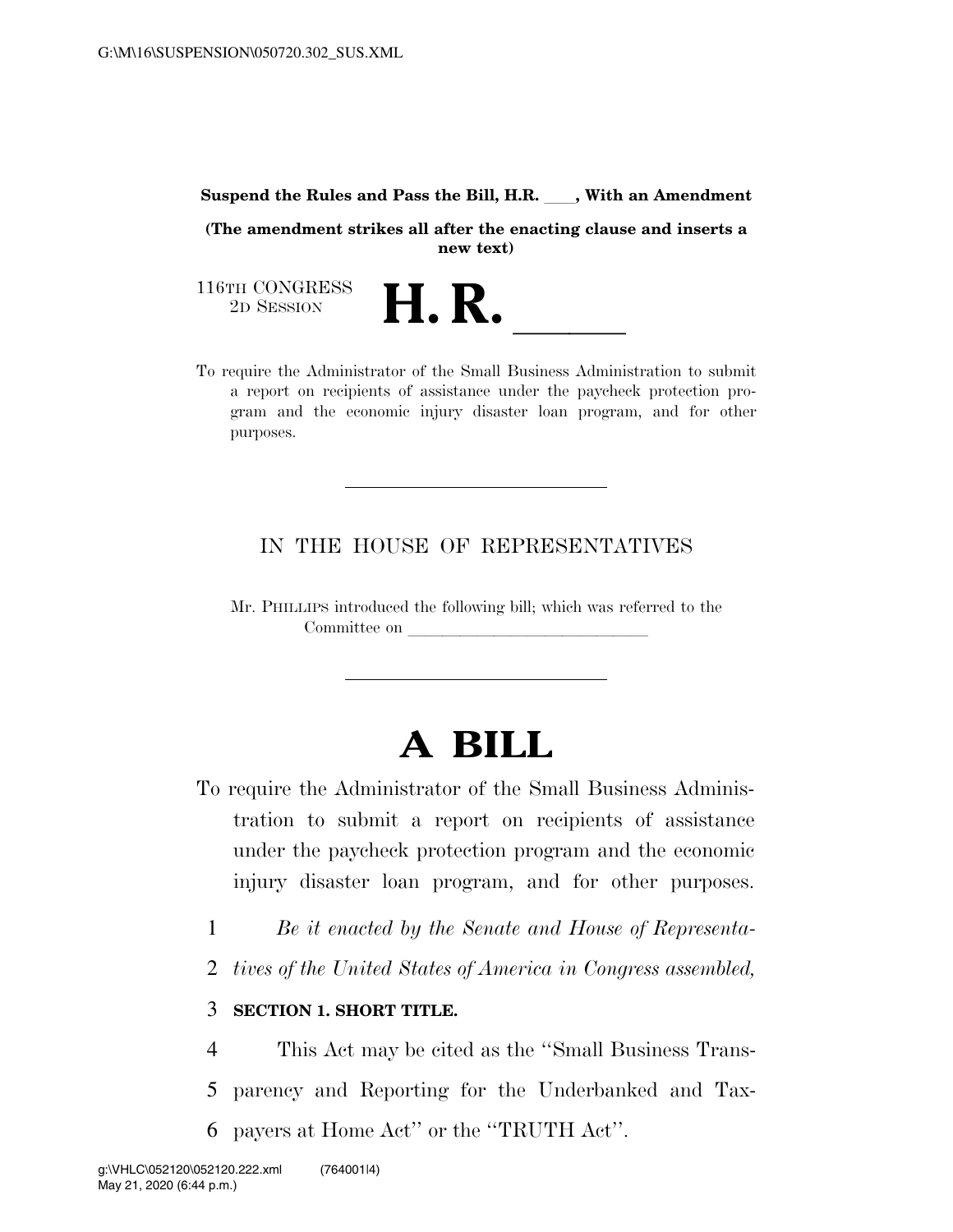# **SEC. 2. REPORT.**

 Not later than 30 days after the date of the enact- ment of this Act, the Administrator of the Small Business Administration shall make publicly available, in an online format that is sortable and searchable for key words and downloadable (to the extent technically practicable), the following information with respect to the paycheck protec- tion program and the economic injury disaster loan pro-gram:

 (1) An identification of each recipient of assist- ance in an amount greater than \$2,000,000 from funds appropriated under the CARES Act (Public Law 116–136) or the Paycheck Protection Program and Health Care Enhancement Act (Public Law 116–139).

 (2) An explanation of the decision-making proc-esses under which such funds were disbursed.

 (3) The number of employees of each entity that received such assistance.

 (4) The date on which such assistance was dis-bursed.

 (5) An identification of each lender or inter- mediary through which such assistance was dis-bursed.

 (6) The amount of assistance provided to small business concerns owned and controlled by socially